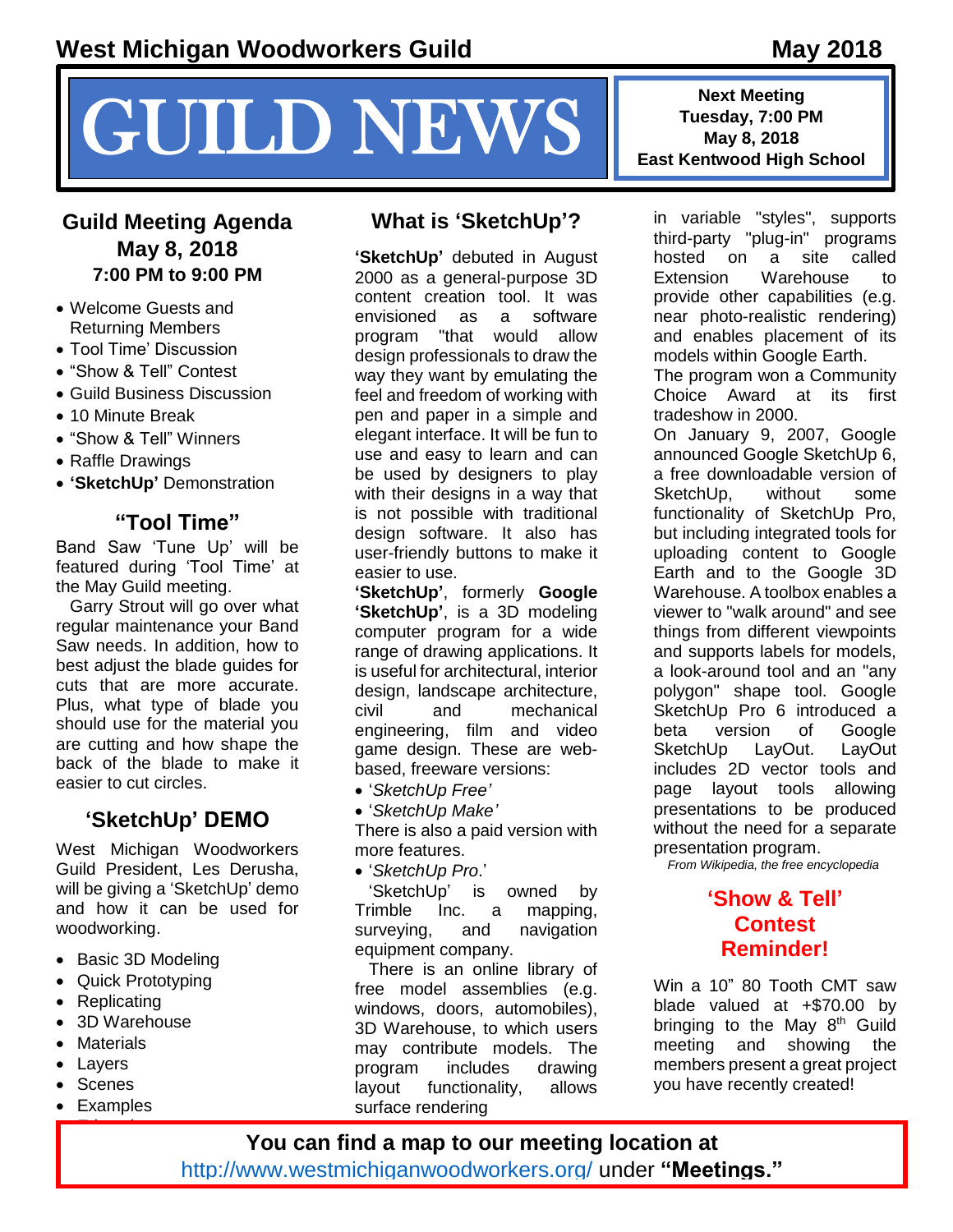



# *Visits April Guild Meeting*

Karen Waite of mlive.com & Advance Newspapers visited the April 10th meeting of the West Michigan Woodworkers Guild. Her published coverage of our meeting appeared in the Southeast Advance Newspaper on April 22, 2018

The WM Woodworkers Guild met in the East Kentwood High School wood shop, where they saw demonstrations of new techniques, shared stories about their projects and had a 'Show-and-Tell' session.

The primary demonstration of the meeting was presented by Guild member, Dale Smith, on a woodworking technique referred to as, **Intarsia**.

Intarsia is a woodworking technique that uses varied shapes, sizes, and species of wood fitted together to create a mosaic-like picture with an illusion of depth. Intarsia is created through the selection of different types of wood, using their natural grain pattern and color (but can involve the use of stains and dyes) to create variations in the pattern.

After selecting the specific woods to be used within the pattern, each piece is then individually cut, shaped, and finished. Sometimes areas of the pattern are raised to create more depth. Once the individual pieces are complete, they are fitted together like a jig-saw puzzle and glued to a wooden backer-board, with the intention of creating a three-dimensional effect as seen in the picture of an Owl created by Dale Smith shown on the this page.



The Intarsia technique, demonstrated during the meeting, was used to create this wooden owl.



Dale Smith demonstrates the Intarsia technique for fitting the flower pieces together.







Fitting it all together, Les Derusha, president of the WM Woodworkers Guild, presents a demonstration during a recent meeting of the group at the East Kentwood High School wood shop.

Dale Hotelling shows off his work in progress, a lantern, during the show-and-tell portion of the meeting.



Doug Scott and Randy Molzer discuss some tricks of the trade during the meeting. Molzer recently restored a 1933-41 No. 8 plane, which he brought for show and tell.

*West Michigan Woodworkers Facebook Page <https://www.facebook.com/groups/wmiwwguild>*

**Please Note: '***The West Michigan Woodworkers Guild' was originally established at our bank as, 'The Grand Rapids Woodworkers Guild.' As a result, the bank will only accept checks made payable to 'The Grand Rapids Woodworkers Guild.' PLEASE make any payments by check to the Guild 'Payable' to* **'The Grand Rapids Woodworkers Guild.'** *Thank you!*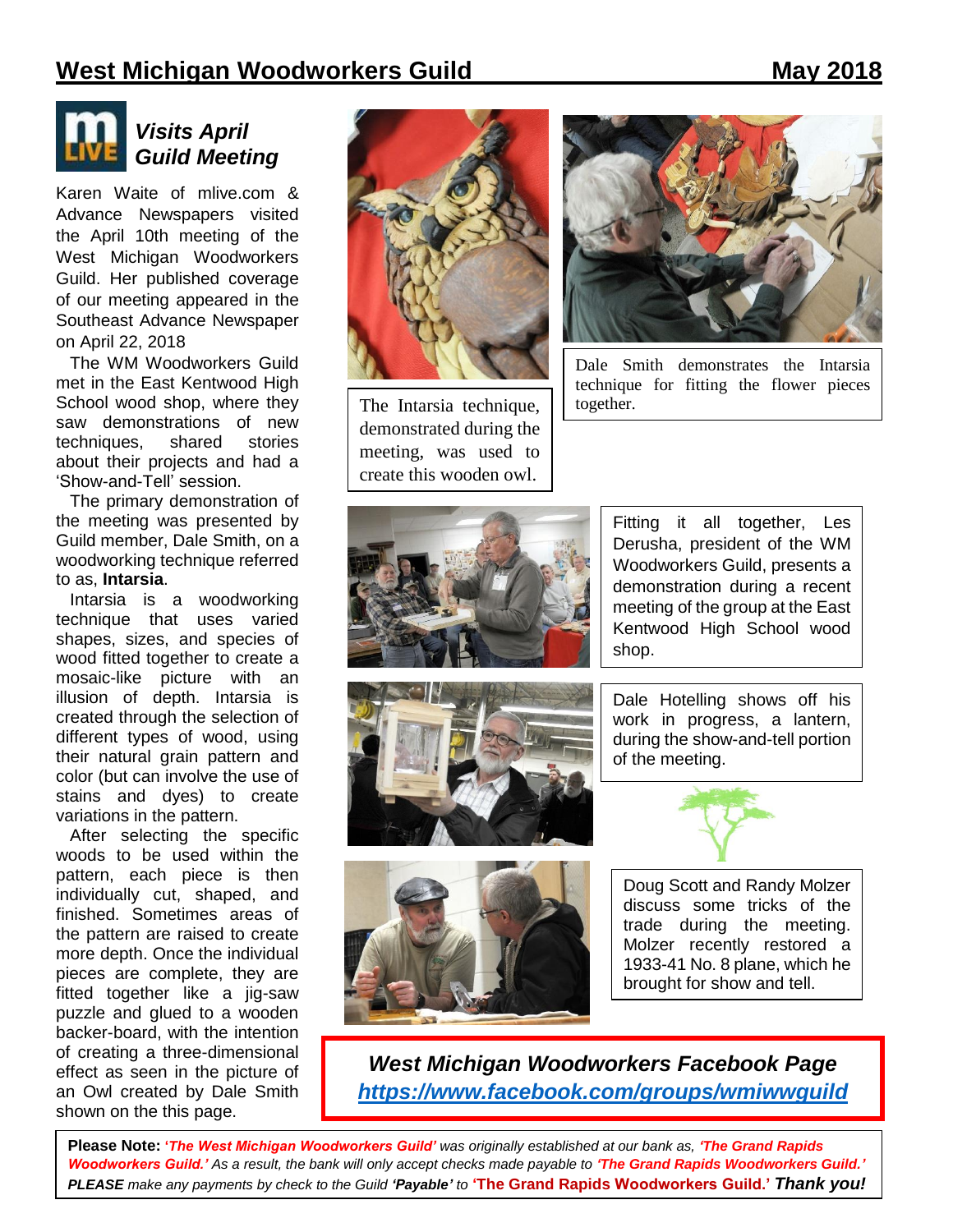# *Technology Has Changed Everything About Woodworking*

When most people new to woodworking think of what woodworking is all about, they visualize a master woodworker, maybe with an apprentice who is learning woodworking one-onone by working with that master woodworker. They both would be working together on a beautiful woodworking bench using only hand tools to create just about anything you can think of. This includes  $18<sup>th</sup>$  &  $19<sup>th</sup>$ Century Federal or Shaker style cabinetry and furniture, wooden toys for kids, Jewelry Boxes, Chairs, or simple step stools.

Or, they may think of an old time carpenter/woodworker who did everything that was necessary to build an everyday house or one who created great mansions with lots of fancy woodwork all by himself or with a helper or two using only basic woodworking hand tools.

That may have been true in more cases than not 150 years ago but thanks to technology that is not the case today!

The industrial revolution changed how many items made of wood were produced. In the 1800s machines were built to be housed in factories that were first powered by water flow, then steam, then in by the 1890's, by electricity. Machines were created that could produce wood products faster, cheaper, and better than what was possible with hand-held tools and skilled manual labor.

This change also signaled the end to traditional apprenticeship training in hand woodworking.

**Then** in 1906, Porter-Cable introduced the first portable hand-held electric drill. Thus, began the decline of using manual hand-held tools for woodworking and other tasks.

**Today**, technology has made it possible for woodworkers to have their own personal computers, Cell-phones and computer controlled equipment.

We now have computer-based software that aids us in the drafting and building our projects by electronically transferring our designs of projects to plotters, printers, or wood routers that once were only manually made by master woodworkers or wood carvers!

Technology has completely changed our woodworking tools. It has added to their features, power, and flexibility of use.

**Today**, we have electrically or battery powered hand-held tools and devices to do almost every conceivable woodworking task. 125+ years ago, these tasks were only completed using hand-held manual tools by knowledgeable woodworkers, carpenters, or wood carvers.

In the last 75 years technology has made possible new metals and plastics that have made our woodworking tools sharper and helped us improve the quality of our work. Technology has also given us new glues and finishes to make our projects stronger and more beautiful.

Technology now allows us to communicate directly from our personal computers and cell phones to our woodworking equipment and hand-held tools. These capabilities are not just in technologically advanced factories; this type of equipment is readily available **NOW** to woodworkers for their home based woodworking shops!

So what so does this all mean to those who want to learn more about modern woodworking?

*It means you have to be computer literate and know how to navigate the Internet!*

*It means* you have to teach yourself about hand tools and their use in woodworking. You need to join a Woodworking Guild or some other type of Woodworking Group, go to their meetings to meet woodworkers who are also new to woodworking and learn from them and the 'Old Salts' of Woodworking!

*It also means* you have to go into your own shop area, use the tools you currently have and start building simple projects (i.e. a toolbox for your tools).

By learning to do simple projects by hand you will learn to build larger projects using the latest tools, techniques, and equipment available.

You need to watch and learn from woodworking training videos on the Internet. You need to read articles in woodworking magazines (Wood Magazine, [www.woodmagazine.com\)](www.woodmagazine.com).

You need to see and learn from woodworking demos at Guild meetings. You need to ask questions. You need to ask a mentor to help you. (For Guild members, mentors are available to you, FREE!)

You need to visit our website: [www.westmichiganwoodworker](http://www.westmichiganwoodworkers.org/) [s.org](http://www.westmichiganwoodworkers.org/) and our Facebook Page: [https://www.facebook.com/grou](https://www.facebook.com/groups/wmiwwguild) [ps/wmiwwguild](https://www.facebook.com/groups/wmiwwguild) there you will find lots of **FREE** woodworking information. For example, under the **'Links**' heading you will find links to training sites plus a long list of woodworking suppliers and many other interesting woodworking related websites